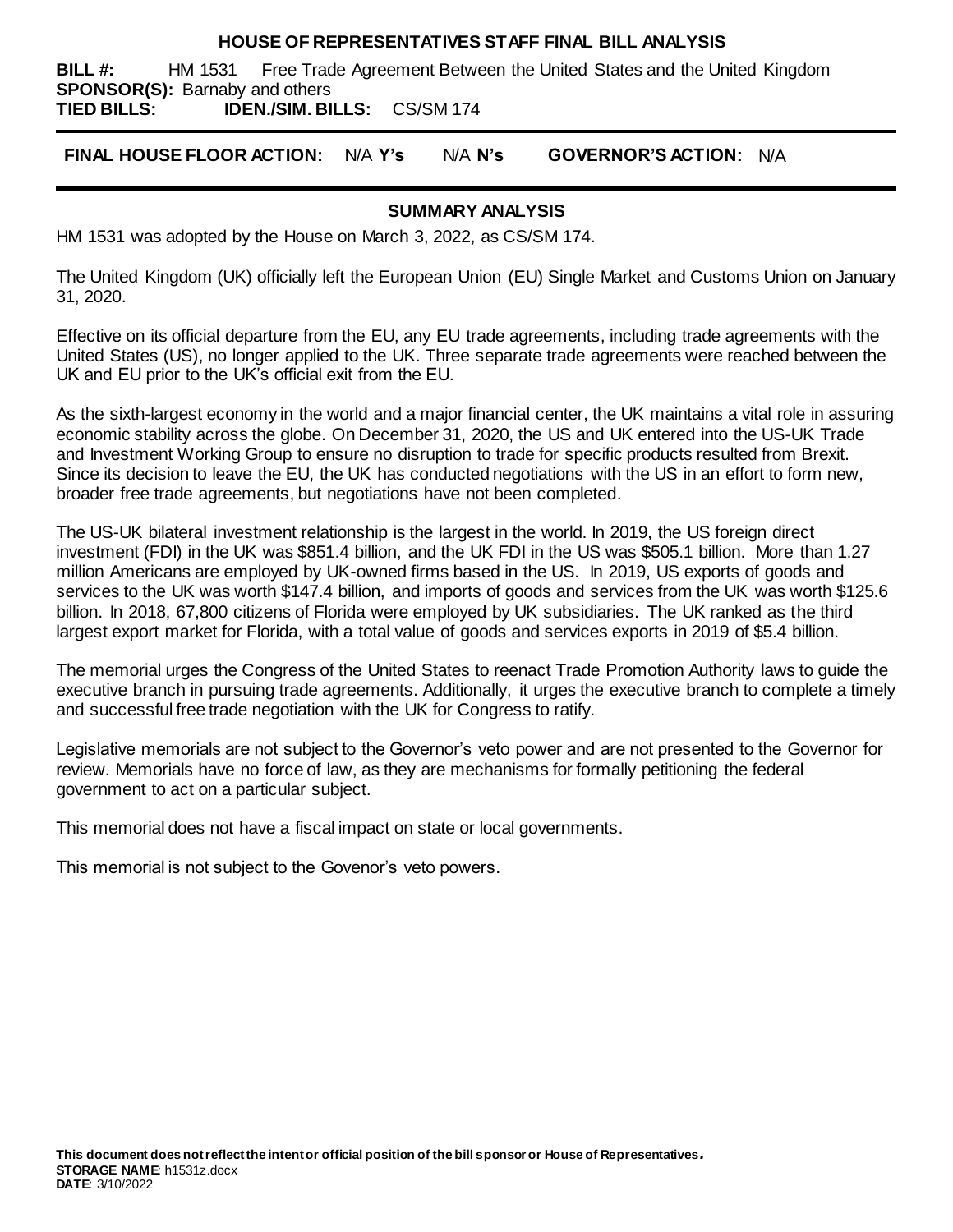# **I. SUBSTANTIVE INFORMATION**

# A. EFFECT OF CHANGES:

# **Present Situation**

# Current Trade Situation

On June 23, 2016, the United Kingdom (UK) held a referendum on the issue of whether to leave the European Union (EU), which received support from 51.89% of the voters.<sup>1</sup> This referendum would later become known as Brexit.<sup>2</sup> The UK officially left the EU Single Market and Customs Union on January 31, 2020.<sup>3</sup>

Effective on its official departure from the EU, any EU trade agreements, including trade agreements with the US, no longer applied to the UK. Three separate trade agreements were reached between the UK and EU prior to the UK's official exit from the EU.

As the sixth-largest economy in the world and a major financial center, the UK maintains a vital role in assuring economic stability across the globe. The instability caused by Brexit meant the UK sought to reinforce its close ties with the United States (US).<sup>4</sup> On December 31, 2020, the US and UK entered into the US-UK Trade and Investment Working Group to ensure Brexit did not disturb the trade of specific products.<sup>5</sup> Since its decision to leave the EU, the UK has conducted negotiations with the US in an effort to form new, broader, free trade agreements. As the US and UK entered trade agreement negotiations, Congress expressed its awareness of the implications the UK's withdrawal from the EU will mean for the global economy, trade relations, and other political and security issues.<sup>6</sup> That recognized, the US has expressed grave concern over the impact the 2020 Brexit treaty could have on the Belfast Agreement, commonly known as the Good Friday Agreement.

The Belfast Agreement was signed on April 10, 1998. It led to the establishment of a system of government in Northern Ireland and related institutions.<sup>7</sup> The agreement created a political framework for Northern Ireland centered on power-sharing between competing groups.<sup>8</sup> Of importance was the confirmation that Northern Ireland was part of the UK, but a stipulation set forth that Ireland could be united only if supported by a vote in both Northern Ireland and the Republic of Ireland.<sup>9</sup> When the UK voted to leave the EU, the border between Northern Ireland and the Republic of Ireland caused concern. Since the Belfast Agreement, the border between these two countries, which was once heavily militarized, has become almost invisible. Following Brexit, an agreement was reached between

 $\overline{a}$ 

<sup>1</sup> *See* Government of the Netherlands, *Questions and Answers on Brexit*,

https://www.government.nl/topics/brexit/question-and-answer/what-is-brexit (last visited January 28, 2022).

<sup>2</sup> See *Id.* (explaining the term is a combination of 'Britain' and 'exit').

<sup>3</sup> *See* Alasdair Sanford, *Post-Brexit Guide: Where Are We Now – And How Did We Get Here?*, Euronews (January 17, 2022), https://www.euronews.com/2021/06/23/brexit-draft-deal-first-of-many-hurdles-to-a-smooth-exit (last visited January 28, 2022).

<sup>4</sup> Congressional Research Service, *The United Kingdom: Background, Brexit, and Relations with the United States* (updated April 1, 2021).

<sup>5</sup> *See* Office of the United States Trade Representative, *U.S.-UK Trade Agreement Negotiations*,

https://ustr.gov/countries-regions/europe-middle-east/europe/united-kingdom/us -uk-trade-agreement-negotiations (last visited January 28, 2022).

<sup>6</sup> *Id.*

<sup>7</sup> *See* Citizens Information, *The Good Friday Agreement*, March 31, 2021,

https://www.citizensinformation.ie/en/government\_in\_ireland/ireland\_and\_the\_uk/good\_friday\_agreement.html (last visited January 25, 2022).

<sup>8</sup> *See* Charles Landow and James McBride, *Moving Past the Troubles: The Future of Northern Ireland Peace*, Council on Foreign Relations, April 23, 2021, https://www.cfr.org/backgrounder/moving-past-troubles-future-northern-ireland-peace (last visited January 25, 2022). 9 *Id.*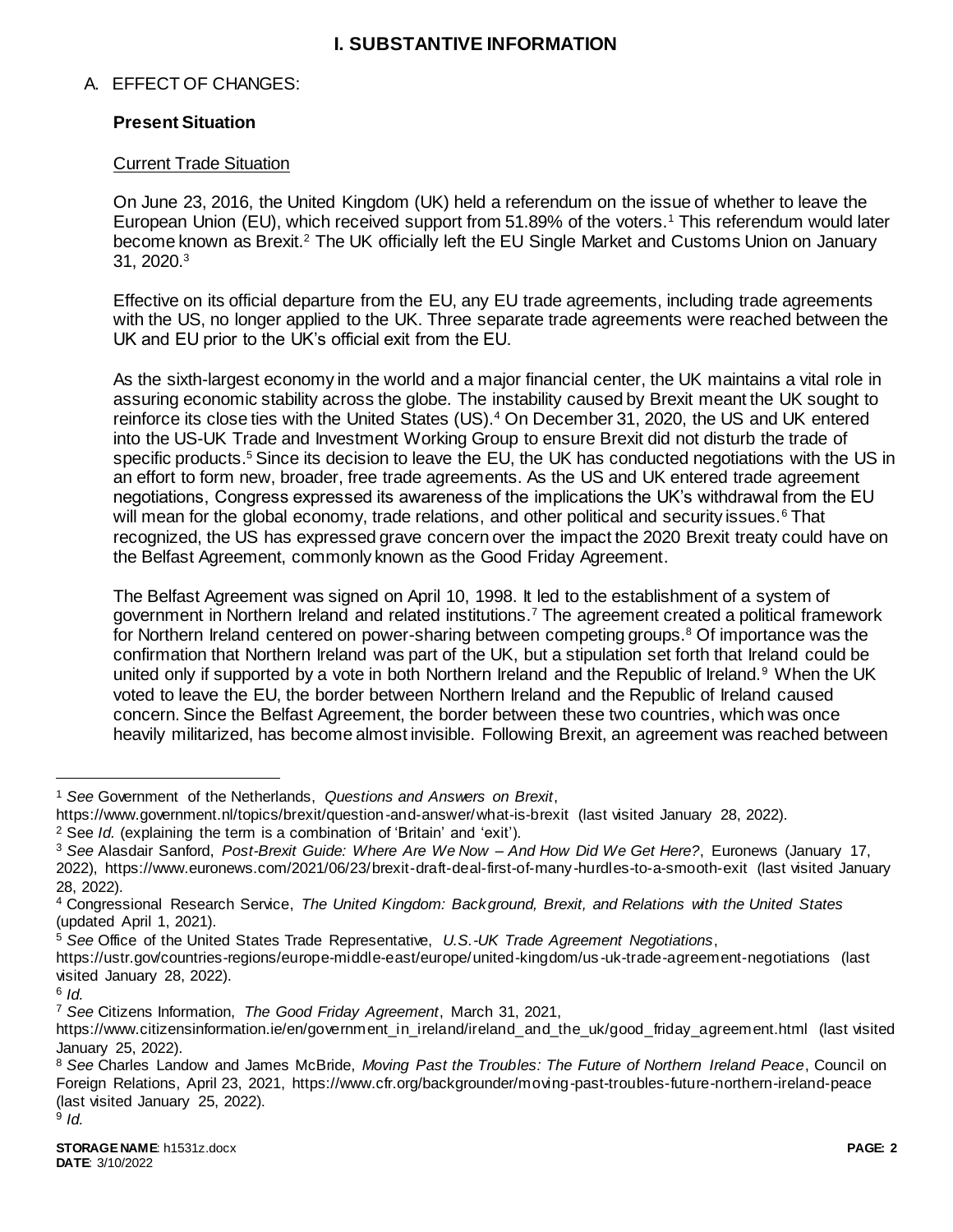the EU and UK to avoid the reappearance of a hard border.<sup>10</sup> Stipulated in the agreement, there would be no new check on goods crossing the border between Northern Ireland and the Republic of Ireland.<sup>11</sup>

The current US administration has made clear that a trade deal with the UK will only be considered if Brexit does not undermine the Belfast Agreement.<sup>12</sup> Additional sticking points of the trade agreement negotiations include the tariffs on steel and aluminum imposed during the previous US administration, as well as the UK's regulations on chicken washed in chlorine.<sup>13</sup>

### US Trade Relations with the UK

The US-UK bilateral investment relationship is one of the largest in the world. In 2019, US foreign direct investment (FDI) in the UK was \$851.4 billion<sup>14</sup>, and UK FDI in the US was \$505.1 billion.<sup>15</sup> More than 1.27 million Americans are employed by UK-owned firms based in the US.<sup>16</sup> In 2019, US exports of goods and services to the UK was worth  $$147.4$  billion<sup>17</sup>, and imports of goods and services from the UK was worth \$125.6 billion.<sup>18</sup>

In 2018, 67,800 citizens of Florida were employed by UK subsidiaries.<sup>19</sup> The UK ranked as the third largest export market for Florida, with a total value of exports of goods and services in 2019 reaching \$5.4 billion.<sup>20</sup>

# Trade Promotion Authority

The President of the US has the authority to negotiate treaties with foreign countries, but Congress has the sole authority to regulate international trade.<sup>21</sup> Trade Promotion Authority (TPA) is a time-limited authority that Congress may use to establish trade negotiating objectives, notification and consultation requirements, and procedures to consider when implementing legislation for certain reciprocal trade agreements.<sup>22</sup> TPA does not provide new power to the executive branch, but is a legislative procedure written by Congress, though which it defines US negotiating objectives and sets forth a detailed oversight and consultation process to be followed during trade negotiations.<sup>23</sup> TPA acts as a fast-track process made available by Congress to the President for limited periods to enable legislation to approve and implement certain international trade agreements to be considered under expedited

 $\overline{a}$ 

<sup>13</sup> *Id.*

<sup>17</sup> Office of the United States Trade Representative, *supra* note 18.

<sup>10</sup> Nidirect, *EU Exit and the Northern Ireland Protocol*, nidirect government services,

https://www.nidirect.gov.uk/articles/eu-exit-and-northern-ireland-protocol (last visited January 25, 2020).

<sup>11</sup> *Id.*

<sup>12</sup> Megan Boyanton, *How the Post-Brexit U.S.-U.K. Trade Deal Lost Momentum*, The Washington Post, October 14, 2021, https://www.washingtonpost.com/business/how-thepost-brexit-us-uk-trade-deal-lost-momentum/2021/10/14/8216a67c-2cc5-11ec-b17d-985c186de338\_story.html (last visited January 25, 2022).

<sup>14</sup> Office of the United States Trade Representative, *United Kingdom*, United States Government,

https://ustr.gov/countries-regions/europe-middle-east/europe/united-kingdom (last visited January 28, 2022).  $15$  *Id.* 

<sup>16</sup> United States Department of State*, U.S. Relations with United Kingdom*, United States Government (February 6, 2020), https://www.state.gov/u-s-relations-with-united-kingdom/ (last visited January 28, 2022).

 $18$  *Id.* 

<sup>19</sup> Enterprise Florida, *United Kingdom*, https://www.enterpriseflorida.com/for-international-companies/internationaloffices/uk/#:~:text=Florida%2DUK%20Bilateral%20Merchandise%20Trade,-

Both%20the%20United&text=A%20Vital%20Trade%20Relationship%3A%20The,in%202019%20reaching%20%243.5%2 0billion (last visited January 28, 2022).

<sup>20</sup> Gov.uk, *UK-Florida Trade and Investment Highlights*, Government Digital Service (updated June 25, 2021), https://www.gov.uk/government/publications/uk-florida-trade-and-investment-highlights/uk-florida-trade-and-investmenthighlights (last visited January 28, 2022).

<sup>21</sup> U.S. Const. art. 1, § 8.

<sup>22</sup> Congressional Research Service, *Trade Promotion Authority (TPA)*, December 14, 2020.

<sup>23</sup> Office of the United States Trade Representative, *Trade Promotion Authority*, United States Government, https://ustr.gov/trade-topics/trade-promotion-authority (last visited January 28, 2022).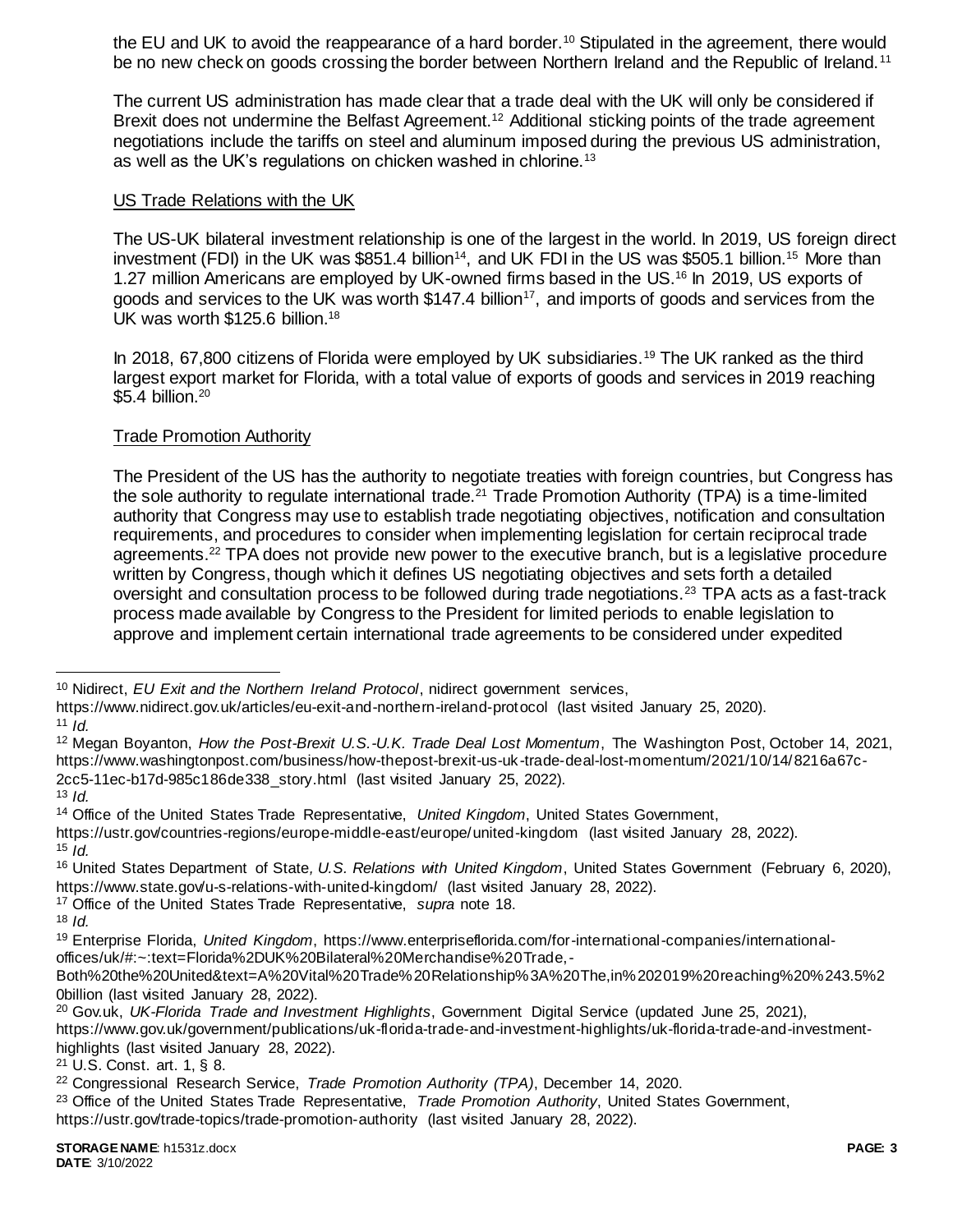legislative procedures.<sup>24</sup> Under TPA, Congress retains the authority to review and decide whether any proposed US trade agreement will be implemented.<sup>25</sup>

The most recent TPA was authorized through July 1, 2021, by the Bipartisan Congressional Trade Priories Act of 2015.<sup>26</sup>

### Free Trade Agreements

A Free Trade Agreement (FTA) is an agreement between two or more countries where the signed parties agree on certain trade obligations for the purpose of reducing barriers to trade.<sup>27</sup> As a result of reduced barriers, a more stable and transparent trading environment is created for business actors.

The US currently has FTAs with 20 countries, of which the EU and UK are not included.<sup>28</sup> In 2013, the US and EU attempted negotiations for the Transatlantic Trade and Investment Partnership (TTIP) but ended in 2016 without conclusion.<sup>29</sup>

### **Effect of the Memorial**

The memorial urges:

- The Congress of the United States to reenact Trade Promotion Authority laws to guide the executive branch in pursuing trade agreements
- The executive branch to complete a timely and successful free trade negotiation with the UK
- The Congress of the United States to ratify the agreement

Copies of the memorial will be sent to the President of the United States, the President of the United States Senate, the Speaker of the United States House of Representatives, and each member of the Florida delegation to the United States Congress.

Legislative memorials are not subject to the Governor's veto power and are not presented to the Governor for review. Memorials have no force of law, as they are mechanisms for formally petitioning the federal government to act on a particular subject.

l

<sup>24</sup> Congressional Research Center, *Trade Promotion Authority (TPA): Frequently Asked Questions* (updated June 21, 2019).

<sup>25</sup> *Id.*

<sup>26</sup> *Id.*

<sup>27</sup> International Trade Administration, *Free Trade Agreement Overview*, United States Department of Commerce, https://www.trade.gov/free-trade-agreement-overview (last visited January 28, 2022).

<sup>28</sup> *Id.*

<sup>29</sup> European Commission, *United States* (updated September 6, 2021), https://ec.europa.eu/trade/policy/countries-andregions/countries/united-states/#:~:text=Despite%20the%20US%20being%20the,at%20the%20end%20of%202016. (last visited January 28, 2022).